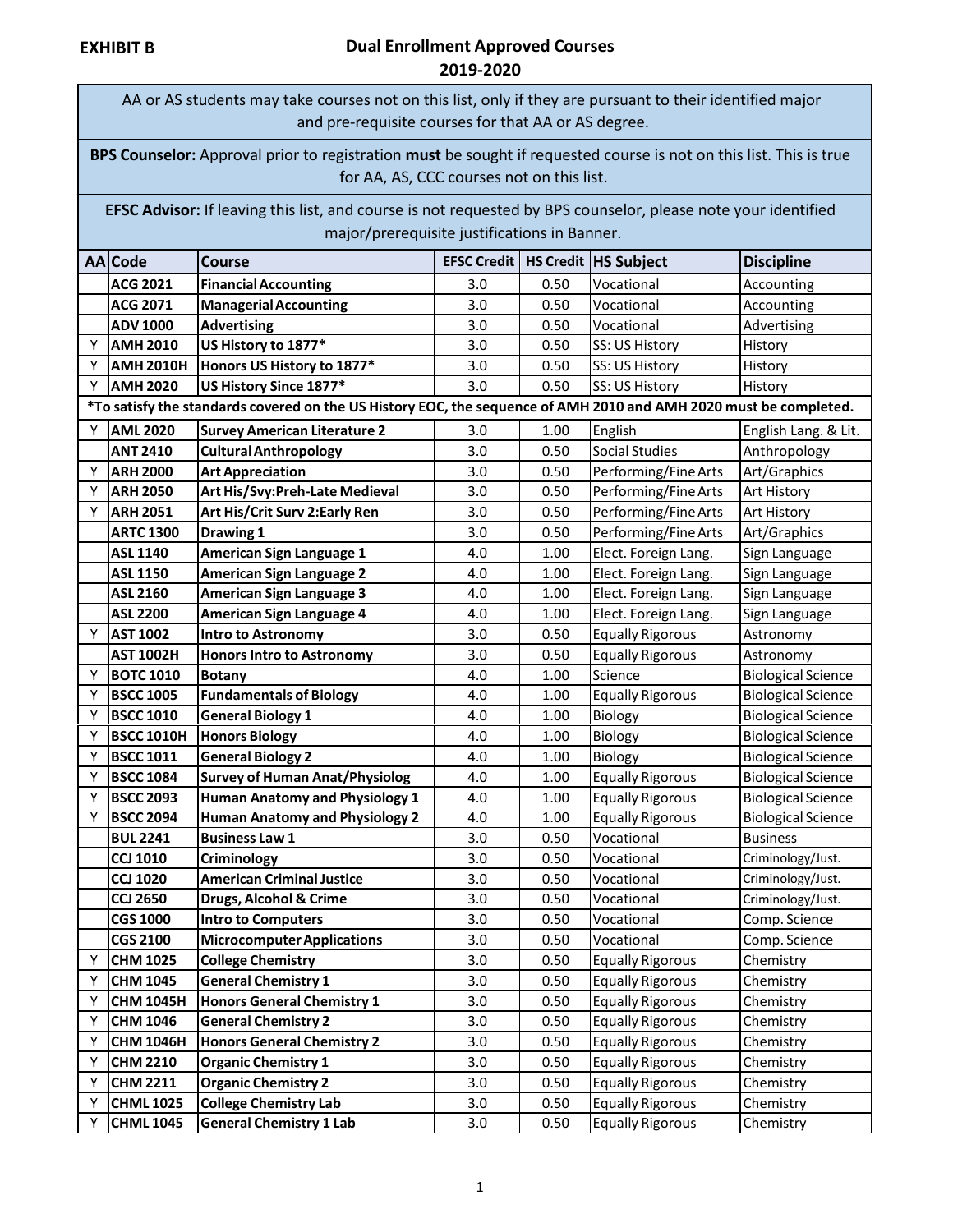|   | AA Code          | <b>Course</b>                              |     |      | <b>EFSC Credit   HS Credit   HS Subject</b> | <b>Discipline</b>     |
|---|------------------|--------------------------------------------|-----|------|---------------------------------------------|-----------------------|
| Υ |                  | CHML 1045H Honors Gen Chemistry 1 Lab      | 3.0 | 0.50 | <b>Equally Rigorous</b>                     | Chemistry             |
| Υ | <b>CHML 1046</b> | <b>General Chemistry 2 Lab</b>             | 3.0 | 0.50 | <b>Equally Rigorous</b>                     | Chemistry             |
| Υ |                  | CHML 1046H Honors General Chem 2 Lab       | 3.0 | 0.50 | <b>Equally Rigorous</b>                     | Chemistry             |
| Υ | <b>CHML 2210</b> | <b>Organic Chemistry 1 Lab</b>             | 3.0 | 0.50 | <b>Equally Rigorous</b>                     | Chemistry             |
| Υ | <b>CHML 2211</b> | <b>Organic Chemistry 2 Lab</b>             | 3.0 | 0.50 | <b>Equally Rigorous</b>                     | Chemistry             |
|   | <b>CJE 1640</b>  | <b>Intro to Forensic Science</b>           | 3.0 | 0.50 | Vocational                                  | Criminology/Just.     |
| Υ | <b>CLP 1001</b>  | <b>Human Adjustment</b>                    | 3.0 | 0.50 | <b>Social Studies Elective</b>              | Psychology            |
|   | <b>CLP 2140</b>  | <b>Abnormal Psychology</b>                 | 3.0 | 0.50 | <b>Social Studies Elective</b>              | Psychology            |
|   | <b>CLP 2140H</b> | <b>Honors Abnormal Psychology</b>          | 3.0 | 0.50 | Social Studies Elective                     | Psychology            |
|   | <b>COP 1000</b>  | <b>Principles of Programming</b>           | 3.0 | 0.50 | Vocational                                  | Comp. Science         |
|   | <b>COP 1657</b>  | <b>Introduction to Mobile Applications</b> | 3.0 | 0.50 | Vocational                                  | Comp. Science         |
|   | <b>COP 2334</b>  | Intro to C++ Programming                   | 3.0 | 0.50 | Vocational                                  | Comp. Science         |
|   | <b>CRW 2001</b>  | <b>Creative Writing 1</b>                  | 3.0 | 0.50 | Elective                                    | English Lang. & Lit.  |
|   | <b>CRW 2001H</b> | <b>Honors Creative Writing 1</b>           | 3.0 | 0.50 | Elective                                    | English Lang. & Lit.  |
|   | <b>CRW 2002</b>  | <b>Creative Writing 2</b>                  | 3.0 | 0.50 | Elective                                    | English Lang. & Lit.  |
|   | <b>CRW 2002H</b> | <b>Honors Creative Writing 2</b>           | 3.0 | 0.50 | Elective                                    | English Lang. & Lit.  |
|   | <b>DEP 2004</b>  | <b>Developmental Psychology</b>            | 3.0 | 0.50 | Social Studies Elective                     | Psychology            |
|   | <b>DEP 2004H</b> | <b>Honors Developmental Psychology</b>     | 3.0 | 0.50 | Social Studies Elective                     | Psychology            |
| Υ | <b>ECO 2013</b>  | <b>Principles of Economics 1</b>           | 3.0 | 0.50 | <b>Social Studies Elective</b>              | Economics             |
| Υ | <b>ECO 2013H</b> | <b>Honors Principles of Economics 1</b>    | 3.0 | 0.50 | <b>Social Studies Elective</b>              | Economics             |
|   | <b>ECO 2023</b>  | <b>Principles of Economics 2</b>           | 3.0 | 0.50 | <b>Social Studies Elective</b>              | Economics             |
|   | <b>ECO 2023H</b> | <b>Honors Principles of Economics 2</b>    | 3.0 | 0.50 | <b>Social Studies Elective</b>              | Economics             |
|   | <b>EDF 1005</b>  | <b>Intro to the Teaching Professi</b>      | 3.0 | 0.50 | Elective                                    | Ed. Found/Policy      |
|   | <b>EME 2040</b>  | <b>Intro to Tech for Educators</b>         | 3.0 | 0.50 | Elective                                    | Ed. Found/Policy      |
| Υ | <b>ENC 1101</b>  | <b>Composition 1</b>                       | 3.0 | 1.00 | English                                     | English Lang. & Lit.  |
| Υ | <b>ENC 1101H</b> | <b>Honors Composition 1</b>                | 3.0 | 1.00 | English                                     | English Lang. & Lit.  |
| Υ | <b>ENC 1102</b>  | <b>Composition 2</b>                       | 3.0 | 1.00 | English                                     | English Lang. & Lit.  |
| Υ | <b>ENC 1102H</b> | <b>Honors Composition 2</b>                | 3.0 | 1.00 | English                                     | English Lang. & Lit.  |
|   | <b>ENC 2210</b>  | <b>Technical Writing</b>                   | 3.0 | 0.50 | English                                     | English Lang. & Lit.  |
|   | <b>ENL 2012</b>  | <b>Survey British Literature 1</b>         | 3.0 | 1.00 | English                                     | English Lang. & Lit.  |
|   | <b>ETDC 2320</b> | <b>AutoCAD Fundamentals</b>                | 4.0 | 0.70 | Vocational                                  | Engin.Tech/Draft      |
| Υ | <b>EUH 1000</b>  | <b>Western Civilization to 1648</b>        | 3.0 | 0.50 | <b>Social Studies Elective</b>              | History               |
| Y | <b>EUH 1001</b>  | <b>West Civilization Since 1648</b>        | 3.0 | 0.50 | Social Studies Elective                     | History               |
| Υ | <b>EVR 1001</b>  | <b>Intro to Environmental Science</b>      | 3.0 | 0.50 | <b>Equally Rigorous</b>                     | <b>Enviro Science</b> |
|   | <b>FIL 1002</b>  | <b>Apprec of the Motion Picture 1</b>      | 3.0 | 0.50 | Performing/Fine Arts                        | Film                  |
|   | <b>FIN 1100</b>  | <b>Personal Finance</b>                    | 3.0 | 0.50 | Vocational                                  | Finance               |
|   | <b>FRE 1120</b>  | French 1                                   | 4.0 | 1.00 | Elective: Foreign Lang.                     | French                |
|   | <b>FRE 1121</b>  | French <sub>2</sub>                        | 4.0 | 1.00 | Elective: Foreign Lang.                     | French                |
|   | <b>GEB 1011</b>  | <b>Intro to Business</b>                   | 3.0 | 0.50 | Vocational                                  | <b>Business</b>       |
|   | GER 1120         | German 1                                   | 4.0 | 1.00 | Elective: Foreign Lang.                     | German                |
|   | <b>GER 1121</b>  | German 2                                   | 4.0 | 1.00 | Elective: Foreign Lang.                     | German                |
|   | <b>GER 2220</b>  | German 3                                   | 4.0 | 1.00 | Elective: Foreign Lang.                     | German                |
| Υ | <b>GLY 1000</b>  | <b>Intro Physical Geology</b>              | 3.0 | 1.00 | <b>Equally Rigorous</b>                     | Geology               |
|   | <b>GRAC 1100</b> | <b>Principles of Graphic Design</b>        | 3.0 | 0.50 | Elective                                    | <b>Graphic Arts</b>   |
| Υ | <b>HLP 1081</b>  | <b>Health Analysis &amp; Imprvt</b>        | 2.0 | 0.50 | PE: Personal Fitness                        | Health                |
|   | <b>HSC 1531</b>  | <b>Medical Terminology</b>                 | 2.0 | 0.50 | Vocational                                  | Health                |
|   | <b>HSC 1532</b>  | <b>Advanced Medical Terminology</b>        | 3.0 | 0.50 | Vocational                                  | Health                |
|   | <b>HSC 2400</b>  | <b>First Aid &amp; Safety</b>              | 3.0 | 0.50 | Vocational                                  | Health                |
|   | <b>HSCC 1000</b> | Intro to Healthcare                        | 3.0 | 0.50 | Vocational                                  | Health                |
| Υ | <b>HUM 1020</b>  | <b>Intro to the Humanities</b>             | 3.0 | 0.50 | Elective                                    | Humanities            |
| Υ | <b>HUM 2211</b>  | Hum Svy: Anc - Byzantine Cultu             | 3.0 | 0.50 | Elective                                    | Humanities            |
| Y | <b>HUM 2211H</b> | Honors Hum Svy: Ancient-Byzantine          | 3.0 | 0.50 | Elective                                    | Humanities            |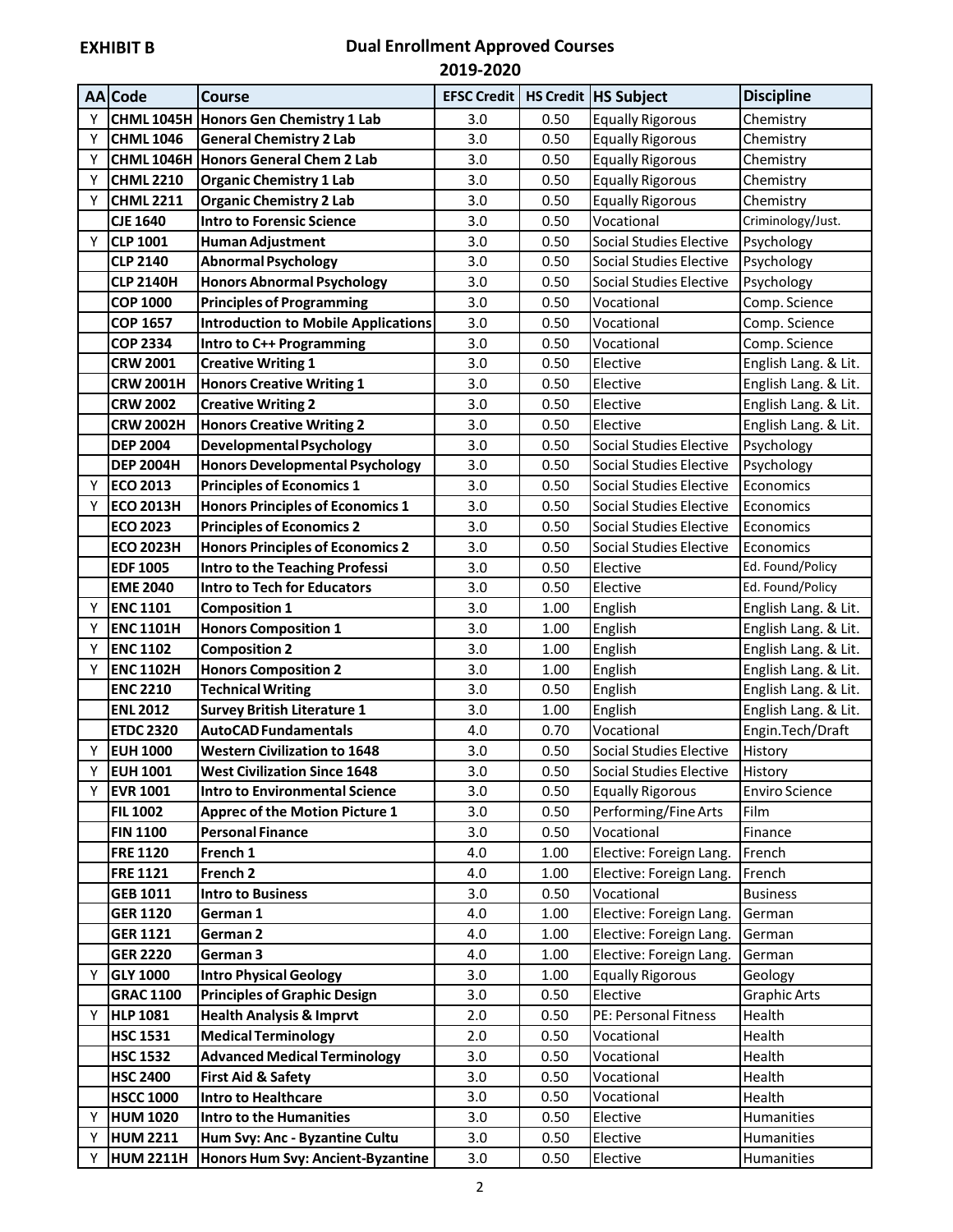|   | <b>AA</b> Code   | <b>Course</b>                         |         |      | <b>EFSC Credit   HS Credit   HS Subject</b> | <b>Discipline</b>         |
|---|------------------|---------------------------------------|---------|------|---------------------------------------------|---------------------------|
| Υ | <b>HUM 2230</b>  | Hum Svy: Byzantine - Enlighten        | 3.0     | 0.50 | Elective                                    | <b>Humanities</b>         |
| Υ | <b>HUM 2230H</b> | Honors Hum Svy: Byz thru Enlight      | 3.0     | 0.50 | Elective                                    | Humanities                |
| Υ | <b>HUM 2249</b>  | Hum Svy: Enlight - 21st Cen           | 3.0     | 0.50 | Elective                                    | Humanities                |
| Υ | <b>HUM 2249H</b> | Honors Hum Svy: Enlight thru 21st     | 3.0     | 0.50 | Elective                                    | Humanities                |
| Υ | <b>HUM 2270</b>  | Hum in LA, AFR, & EAS World           | 3.0     | 0.50 | Elective                                    | Humanities                |
| Υ | <b>HUM 2390</b>  | <b>Themes in the Humanities</b>       | 3.0     | 0.50 | Elective                                    | Humanities                |
|   | <b>HUN 1201</b>  | <b>Essentials of Nutrition</b>        | 3.0     | 0.50 | Vocational                                  | Nutrition                 |
|   | <b>IDH 2003H</b> | <b>Honors Seminar 3 (HONORS ONLY)</b> | 1.0     | 0.20 | Elective                                    | <b>HONORS</b>             |
| Υ | <b>ISS 2200</b>  | <b>Intro to International Studies</b> | 3.0     | 0.50 | <b>Social Studies Elective</b>              | Social Science            |
| Υ | <b>LIT 1000</b>  | <b>Intro to Literature</b>            | 3.0     | 1.00 | English                                     | English Lang. & Lit.      |
| Υ | <b>MAC 1105</b>  | <b>College Algebra</b>                | 3.0     | 1.00 | Mathematics                                 | Mathematics               |
| Υ | <b>MAC 1114</b>  | <b>College Trigonometry</b>           | 3.0     | 1.00 | Mathematics                                 | Mathematics               |
| Υ | <b>MAC 1140</b>  | <b>Precalculus Algebra</b>            | 5.0     | 1.00 | Mathematics                                 | Mathematics               |
| Υ | <b>MAC 1147</b>  | Precalculus Algebra/Trigonometry      | 5.0     | 1.00 | Mathematics                                 | Mathematics               |
| Υ | <b>MAC 1233</b>  | <b>Essentials of Calculus</b>         | 5.0     | 1.00 | Mathematics                                 | Mathematics               |
| Υ | <b>MAC 1311</b>  | <b>Calculus 1 W/Analytic Geometry</b> | 5.0     | 1.00 | Mathematics                                 | Mathematics               |
| Υ | <b>MAC 1311H</b> | Honors Calculus 1 W/Analy Geom        | 5.0     | 1.00 | Mathematics                                 | Mathematics               |
| Υ | <b>MAC 2312</b>  | Calc 2 W/Analytic Geom                | 5.0     | 1.00 | Mathematics                                 | Mathematics               |
| Υ | <b>MAC 2312H</b> | <b>Honors Calc 2 W Analytic Geom</b>  | 5.0     | 1.00 | Mathematics                                 | <b>Mathematics</b>        |
| Υ | <b>MAC 2313</b>  | <b>Calc 3 W/Analytic Geometry</b>     | 5.0     | 1.00 | Mathematics                                 | Mathematics               |
| Y | <b>MAD 2104</b>  | <b>Discrete Mathematics</b>           | 3.0     | 1.00 | Mathematics                                 | Mathematics               |
|   | <b>MAN 2021</b>  | <b>Business Management Principles</b> | 3.0     | 0.50 | Vocational                                  | <b>Business</b>           |
| Υ | <b>MAP 2302</b>  | <b>Differential Equations</b>         | 3.0     | 1.00 | <b>Mathematics</b>                          | Mathematics               |
|   | <b>MAR 2011</b>  | <b>Marketing Principles</b>           | 3.0     | 0.50 | Vocational                                  | Marketing                 |
| Υ | <b>MAS 2103</b>  | <b>Linear Algebra</b>                 | 3.0     | 1.00 | Mathematics                                 | Mathematics               |
|   | <b>MAT 1033</b>  | Intermediate Algebra                  | 3.0     | 0.50 | Mathematics                                 | Mathematics               |
| Y | <b>MCBC 2010</b> | Microbiology for Health Sciences      | 4.0     | 1.00 | Science                                     | <b>Biological Science</b> |
| Υ | <b>MET 2010</b>  | <b>Meteorology</b>                    | 3.0     | 0.50 | <b>Equally Rigorous</b>                     | Meteorology               |
| Υ | <b>MGF 1106</b>  | <b>Math for Liberal Arts 1</b>        | 3.0     | 1.00 | Mathematics                                 | Mathematics               |
| Υ | <b>MGF 1107</b>  | <b>Math for Liberal Arts 2</b>        | 3.0     | 1.00 | Mathematics                                 | Mathematics               |
| Υ | <b>MUL 2010</b>  | <b>Survey of Music Literature</b>     | 3.0     | 0.50 | Performing/Fine Arts                        | Music                     |
| Y | <b>OCBC 2010</b> | <b>Intro to Marine Biology</b>        | 4.0     | 1.00 | Science                                     | <b>Biological Science</b> |
| Υ | <b>OCE 1001</b>  | Oceanography                          | 3.0     | 0.50 | <b>Equally Rigorous</b>                     | Oceanography              |
|   | <b>PGYC 1800</b> | <b>Photography w Digital Camera</b>   | 3.0     | 0.50 | <b>Practical Arts</b>                       | Photography               |
| Υ | <b>PHI 2010</b>  | <b>Intro to Philosophy</b>            | 3.0     | 0.50 | Elective                                    | Philosophy                |
| Υ | <b>PHI 2010H</b> | <b>Honors Intro to Philosophy</b>     | 3.0     | 0.50 | Elective                                    | Philosophy                |
|   | <b>PHY 2025</b>  | <b>Intro to Principles of Physics</b> | 3.0     | 0.50 | <b>Equally Rigorous</b>                     | Physics                   |
| Υ | <b>PHY 2048</b>  | <b>General Physics 1</b>              | 4.0     | 0.50 | <b>Equally Rigorous</b>                     | Physics                   |
| Υ | <b>PHY 2049</b>  | <b>General Physics 2</b>              | $4.0\,$ | 0.50 | <b>Equally Rigorous</b>                     | Physics                   |
| Υ | <b>PHYC 2053</b> | <b>College Physics 1</b>              | 4.0     | 1.00 | <b>Equally Rigorous</b>                     | Physics                   |
| Υ | <b>PHYC 2054</b> | <b>College Physics 2</b>              | 4.0     | 1.00 | <b>Equally Rigorous</b>                     | Physics                   |
| Υ | <b>PHYL2048</b>  | <b>General Physics 1 Lab</b>          | $1.0\,$ | 0.50 | <b>Equally Rigorous</b>                     | Physics                   |
| Υ | <b>PHYL2049</b>  | <b>General Physics 2 Lab</b>          | $1.0\,$ | 0.50 | <b>Equally Rigorous</b>                     | Physics                   |
| Υ | <b>POS 2041</b>  | <b>American National Government</b>   | 3.0     | 0.50 | SS: US Gov't                                | <b>Political Science</b>  |
| Υ | <b>POS 2112</b>  | <b>State &amp; Local Government</b>   | 3.0     | 0.50 | SS: US Gov't                                | <b>Political Science</b>  |
| Υ | <b>PSY 2012</b>  | <b>General Psychology 1</b>           | 3.0     | 0.05 | <b>Social Studies Elective</b>              | Psychology                |
| Υ | <b>PSY 2012H</b> | <b>Honors General Psychology 1</b>    | 3.0     | 0.05 | Social Studies Elective                     | Psychology                |
|   | <b>PSY 2014</b>  | <b>General Psychology 2</b>           | 3.0     | 0.05 | Social Studies Elective                     | Psychology                |
|   | <b>PSY 2014H</b> | <b>Honors General Psychology 2</b>    | 3.0     | 0.05 | <b>Social Studies Elective</b>              | Psychology                |
| Υ | <b>REL 2300</b>  | <b>World Religions</b>                | 3.0     | 0.50 | Elective                                    | <b>World Religions</b>    |
|   | <b>REL 2300H</b> | <b>Honors - World Religions</b>       | 3.0     | 0.50 | Elective                                    | <b>World Religions</b>    |